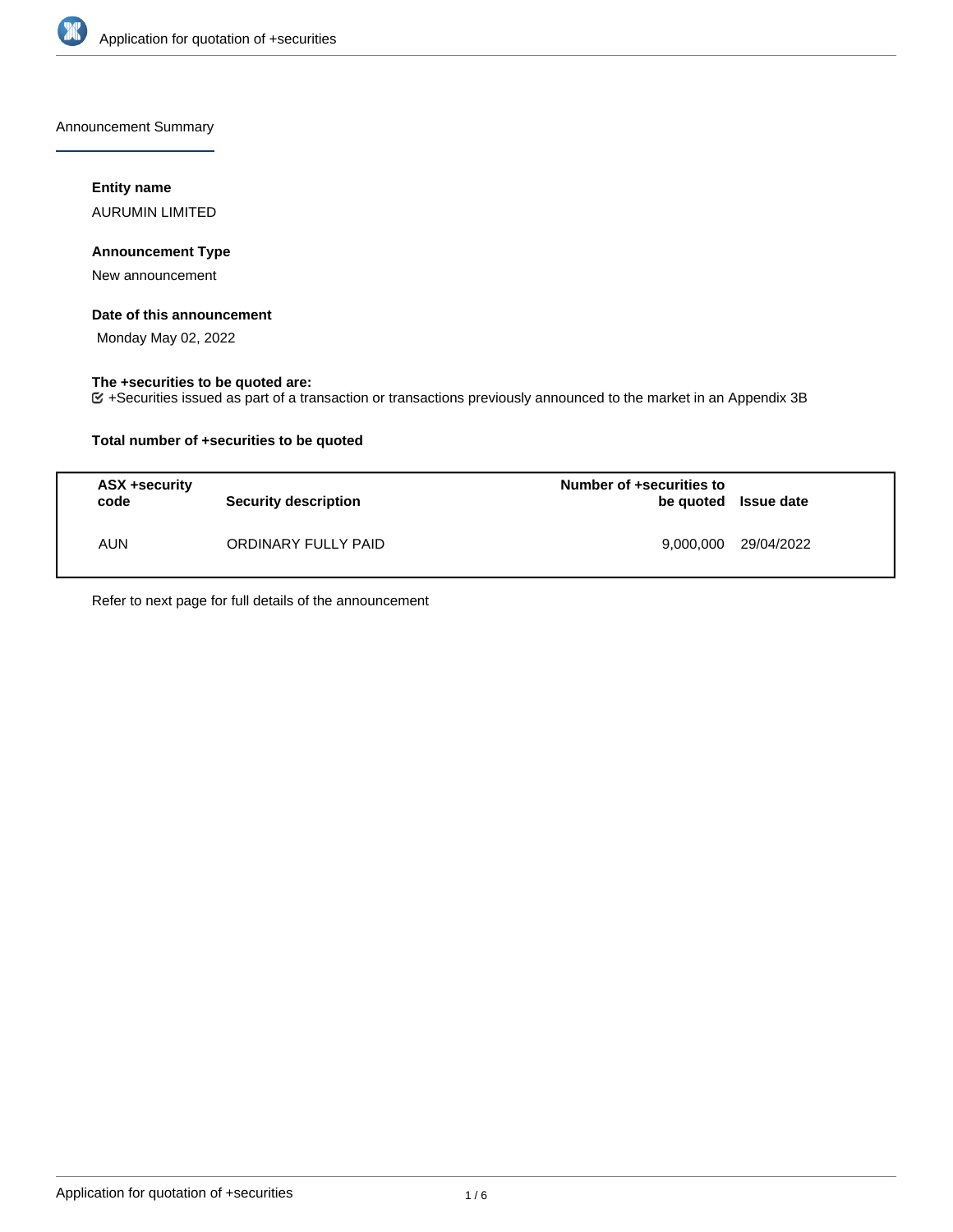

Part 1 - Entity and announcement details

## **1.1 Name of entity**

AURUMIN LIMITED

We (the entity named above) apply for +quotation of the following +securities and agree to the matters set out in Appendix 2A of the ASX Listing Rules.

**1.2 Registered number type** ACN

**Registration number** 639427099

**1.3 ASX issuer code**

AUN

**1.4 The announcement is**

New announcement

#### **1.5 Date of this announcement**

2/5/2022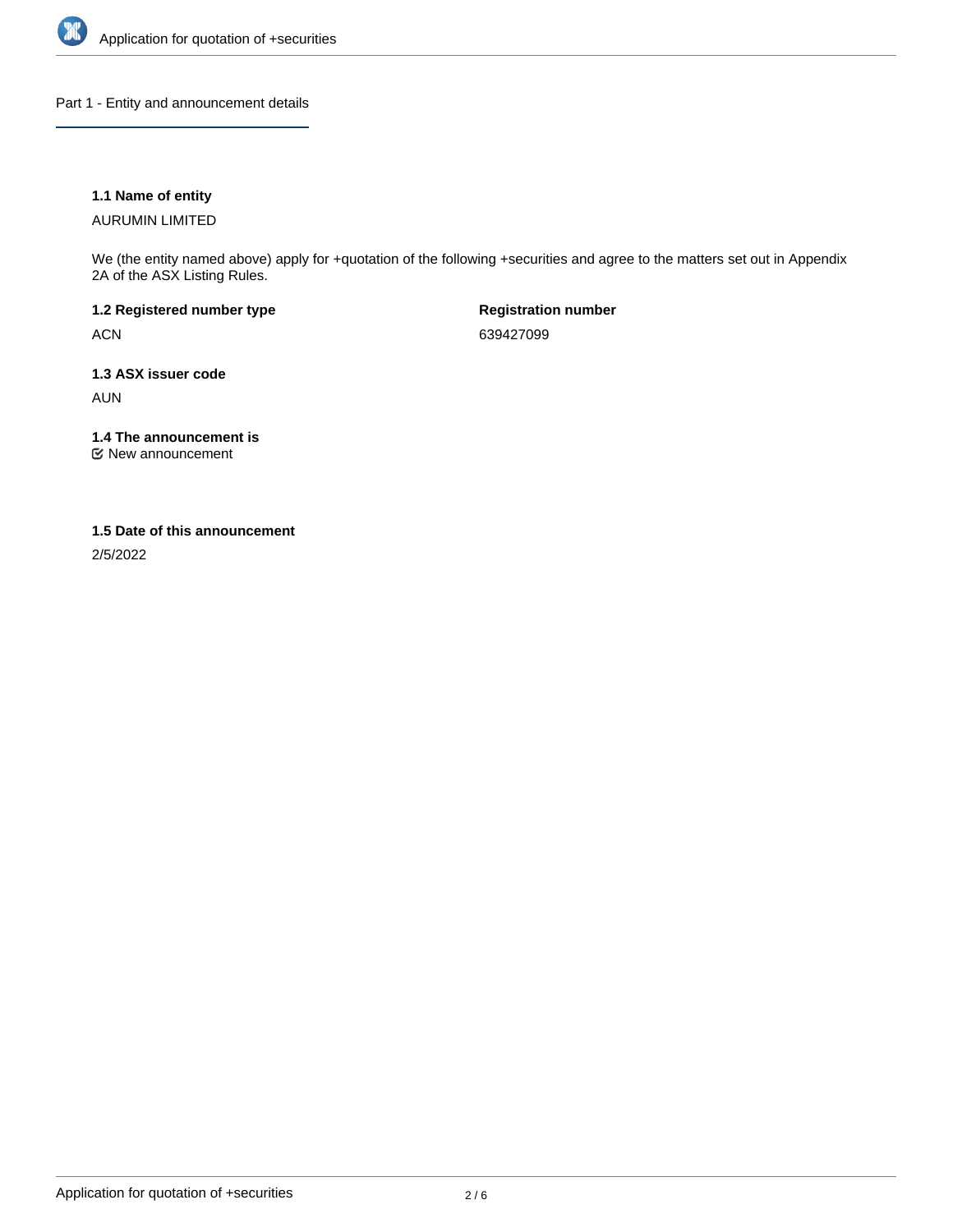

# Part 2 - Type of Issue

## **2.1 The +securities to be quoted are:**

+Securities issued as part of a transaction or transactions previously announced to the market in an Appendix 3B

#### **Previous Appendix 3B details:**

| <b>Announcement Date and</b><br>Time | <b>Announcement Title</b>                               | Selected Appendix 3B to submit quotation<br>reguest |  |
|--------------------------------------|---------------------------------------------------------|-----------------------------------------------------|--|
| 14-Jan-2022 20:10                    | Update - Update - Proposed issue of<br>securities - AUN | A placement or other type of issue                  |  |

**2.3a.2 Are there any further issues of +securities yet to take place to complete the transaction(s) referred to in the Appendix 3B?** No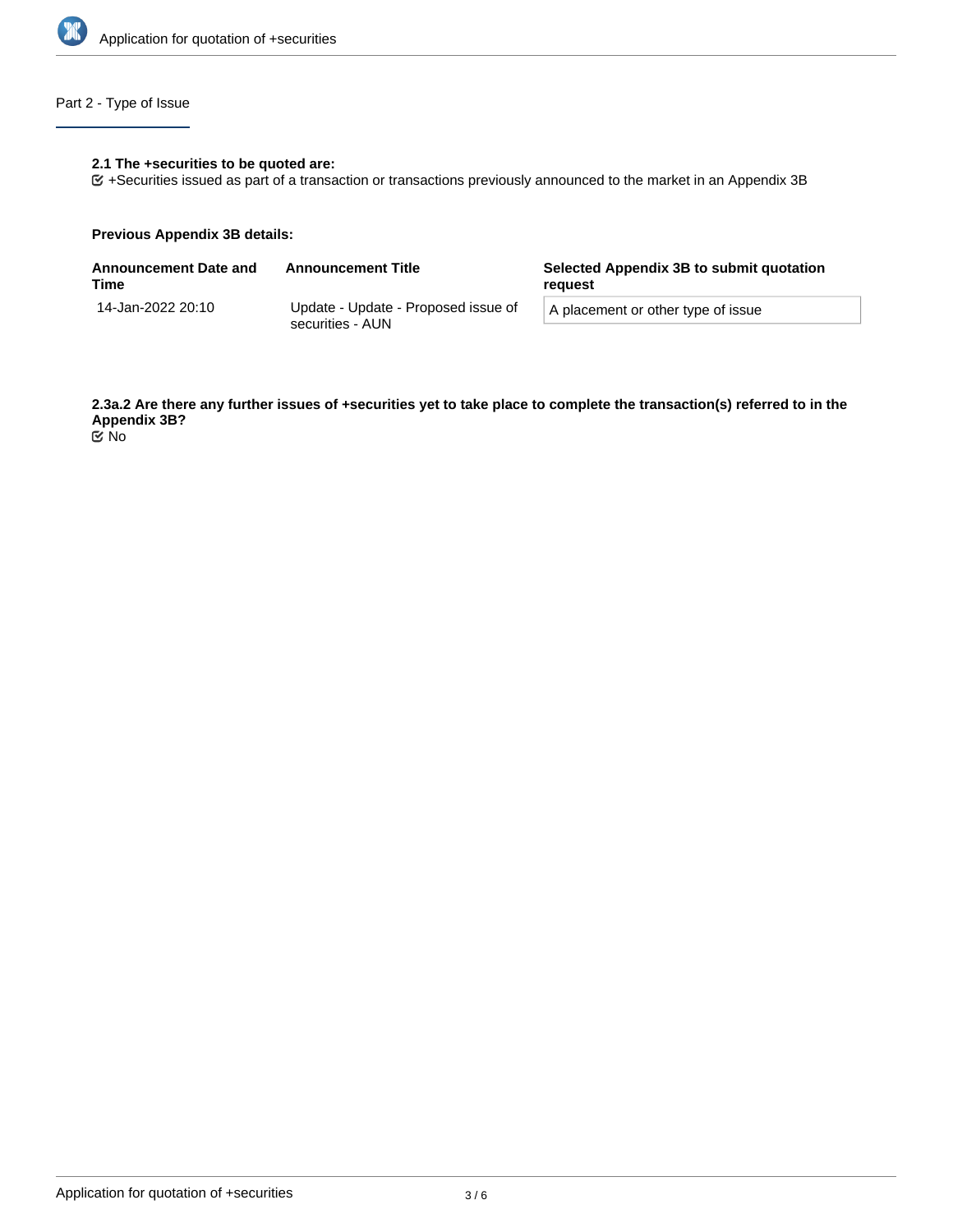

Part 3A - number and type of +securities to be quoted where issue has previously been notified to ASX in an Appendix 3B

#### Placement Details

**ASX +security code and description**

AUN : ORDINARY FULLY PAID

**Issue date** 29/4/2022

Distribution Schedule

**Provide a distribution schedule for the new +securities according to the categories set out in the left hand column including the number of recipients and the total percentage of the new +securities held by the recipients in each category.**

| Number of +securities held | <b>Number of holders</b> | Total percentage of +securities held<br>For example, to enter a value of 50%<br>please input as 50.00 |
|----------------------------|--------------------------|-------------------------------------------------------------------------------------------------------|
| $1 - 1,000$                |                          | %                                                                                                     |
| $1,001 - 5,000$            |                          | $\%$                                                                                                  |
| $5,001 - 10,000$           |                          | %                                                                                                     |
| 10,001 - 100,000           |                          | $\frac{0}{0}$                                                                                         |
| 100,001 and over           |                          | $\%$                                                                                                  |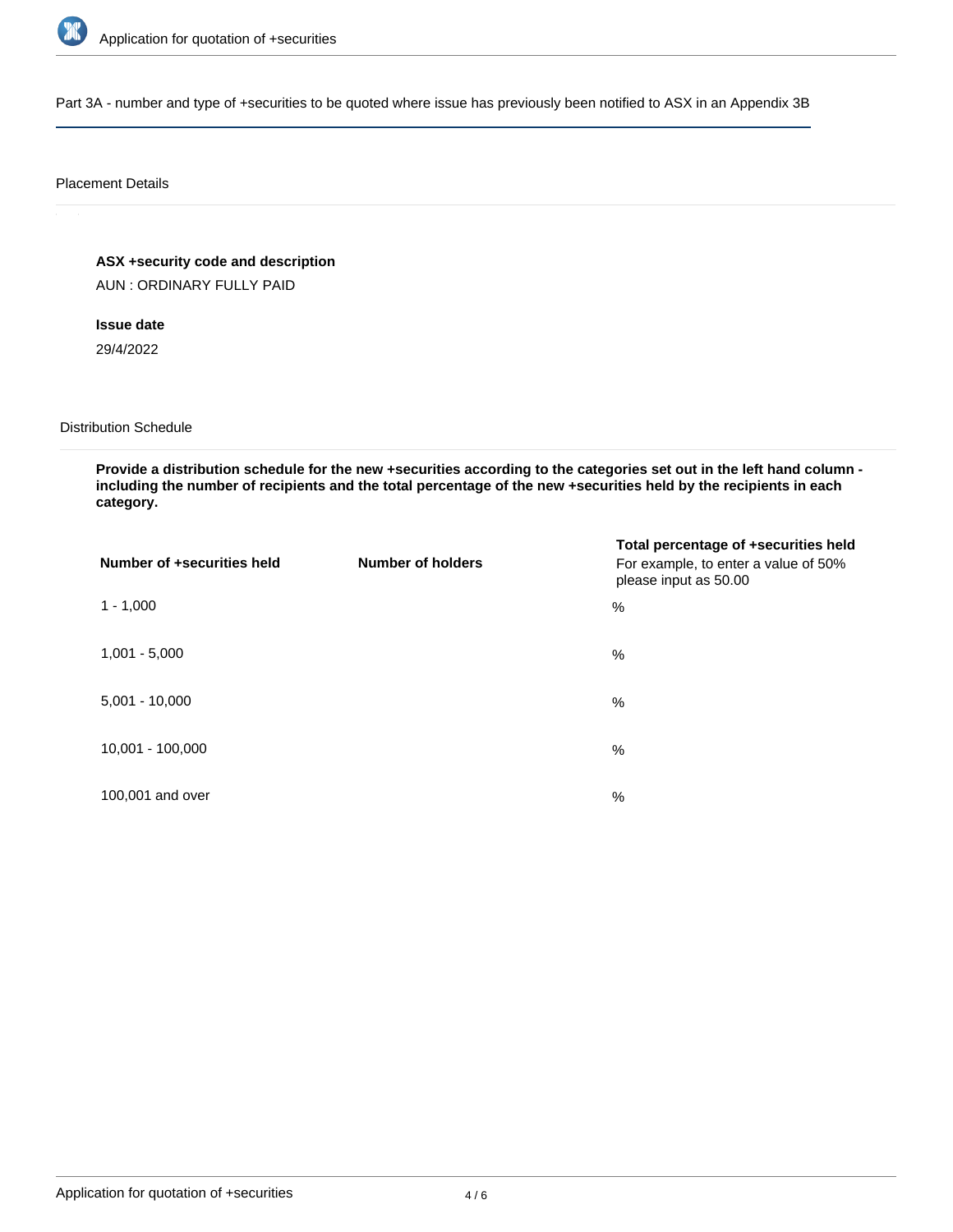

Issue details

## **Number of +securities to be quoted**

9,000,000

#### **Are the +securities being issued for a cash consideration?**

No

## **Please describe the consideration being provided for the +securities**

Final consideration to acquire 100% of the issued capital of Sandstone Operations Pty Ltd.

#### **Please provide an estimate (in AUD) of the value of the consideration being provided per +security for the +securities to be quoted**

1,800,000.000000

# **Any other information the entity wishes to provide about the +securities to be quoted**